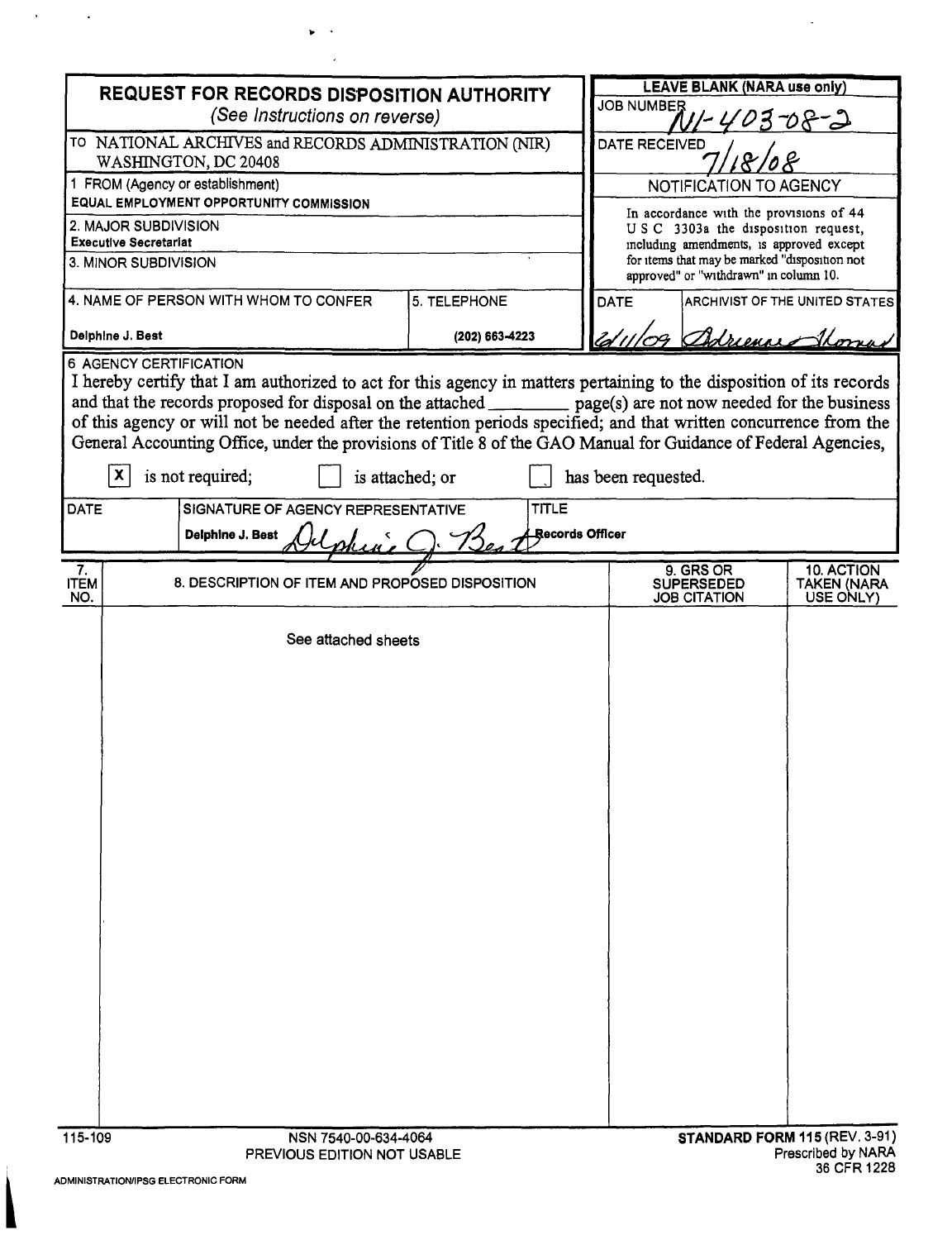## **COMMISSION RECORDS (COMMISSIONERS) EEOC RCS No. 13**

The EEOC has a five-member Commission appomted by the President and confirmed by the Senate Commissioners are appomted for five-year, staggered terms The President designates a Chairman and Vice Chairman The Commissioners make equal employment opportunity policy and approve most litigation not otherwise delegated. The Executive Secretariat serves the Chairman as the focal point for the receipt, documentation, review, coordination and monitoring of all policy development and related activities, and decision documents that flow to and from the Chairman, Commissioners, and program offices

- **A. General Correspondence.** Public inqumes and complaints sent to the Chairman
	- **1. Correspondence Responded to by the Chairman.** Incormng correspondence, the Chairman 's response, and signed declarations

Disposition: PERMANENT. Cut off at end of tenure of each Chamnan. Transfer to Federal Records Center (FRC) five years after cut off. Transfer to National Archives ten (10) years after cut off

Supersedes EEOC Order 201, Appendix A, Item 13A [Job No. NC1- 403-79-1, Item 13A] [NOTE New Items A(l) and A(2) have been split from the same item, 13A]

**2. Correspondence Responded to by other Offices.** These files contain copies of correspondence received by the Chairman's office and fowarded to field offices or other offices at headquarters for reply.

Disposition. **TEMPORARY.** Cut off at end of tenure of each Chairman Destroy two years after cut off.

Supersedes EEOC Order 201, Appendix A, Item 13A [Job No. NCl-403-79-1, Item 13A] [NOTE New items  $A(1)$  and  $A(2)$  have been split from the same item, 13A]

**B. Chairman's Chronological Files.** Replies to internal correspondence to the Chairman and copies of all mternal commurucations signed by the Commission Chairman

Disposition **TEMPORARY.** Cut off at end of tenure of each Chairman. Destroy three (3) years after cut off.

Supersedes EEOC Order 201, Appendix A, Item 13B [Job No NCl-403-79-1, Item 13B]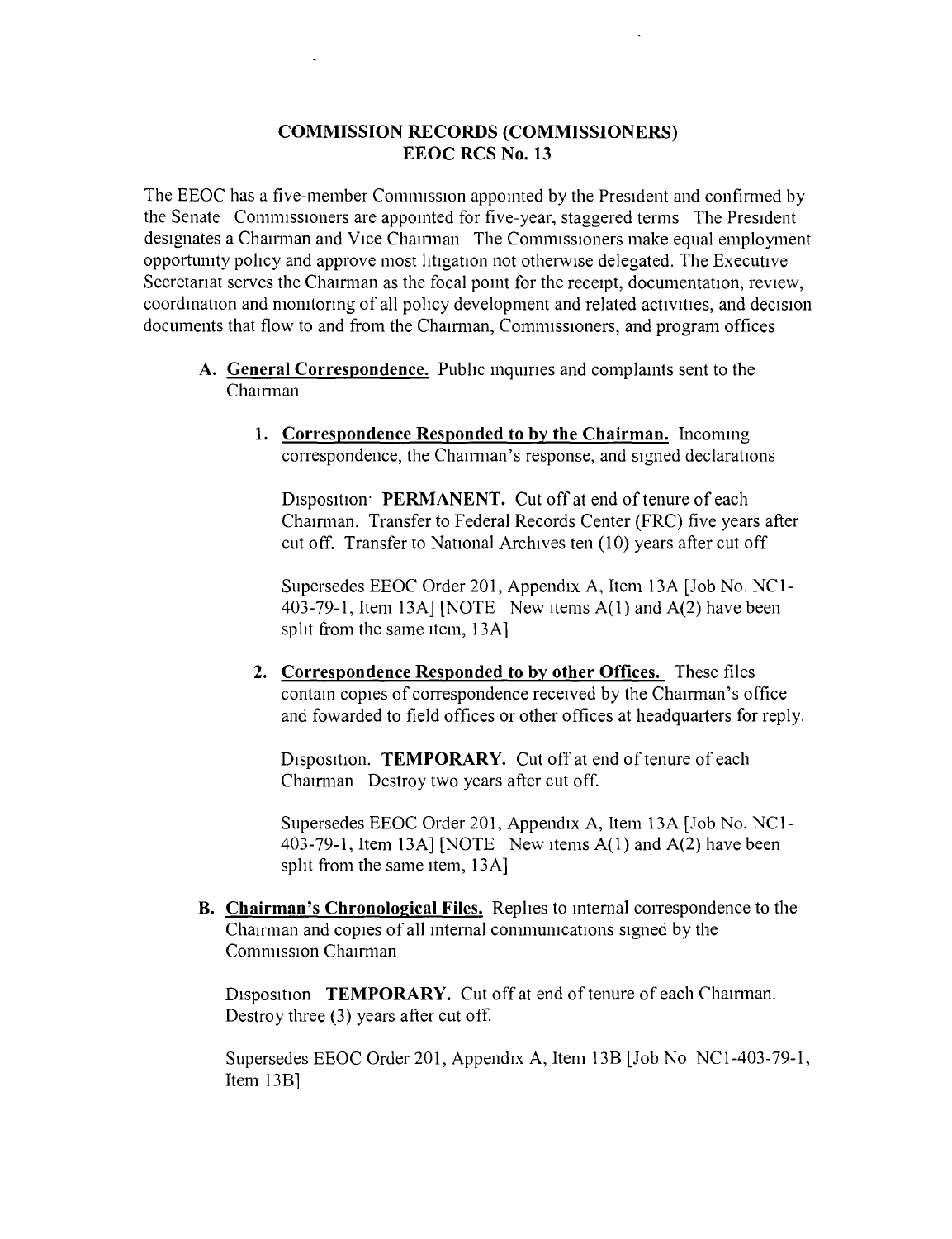- **C. Commission Meetings.** Files documenting both closed Comnussion meetmgs and those open to the pubhc The closed meetings concem sensitive Issues or deliberations related to case files referred to the Commission from field offices The open meetings involve policy-making processes of the Commission and issues of a non-ministerial nature. Video recordings of open Commission meetings are transcribed and those transcripts are included in the meeting file.
	- **1. Agendas, Meetings, and Background Material.** Agendas include a summary of topics to be discussed at Commission meetings and a statement indicating whether the meetmg IS open or closed to the public The open meeting transcript contains a complete summary of the subjects discussed at the meeting, including actions taken, reasons for the actions, views expressed on any items and any vote(s)

Disposition. **PERMANENT.** Cut off at end of tenure of each Chamnan. Transfer to National Archives twenty-five (25) years after cut off.

Supersedes EEOC Order 201, Appendix A, Items 13C(I) and (2) [Job No. NC 1-403-79-1, Items 13C(1) and (2)]

- **2.** Meeting Minutes combined with 13C(1) above.
- **3. Recordings.** Audio and video recordings of Commission meetings.

Disposition PERMANENT. Cut off at end of tenure of each Chairman If the Chairman serves more than one term, cut off at the end of each term. Transfer to National Archives one (1) year after cut off

Supersedes EEOC Order 201, Appendix A, Item 13C(3) [Job No. NCI-403-79-1, Item 13C(3)(a)]

**D. Commission Decision Files.** These files document Comnussion positrons and decisions about EEOC policy as well as discrimination complaints under TItle VII of the Civil RIghts Act of 1964 (TItle VII), Equal Pay Act (EPA), Age Discrimination in Employment Act (ADEA), Americans With Disabilities Act (ADA), and other laws which EEOC administers Files include the decision cover sheets, decision documents and background matenals

Disposition **PERMANENT.** Cut off at end of tenure of each Chairman Transfer to National Archives twenty-five (25) years after cut off.

Supersedes EEOC Order 201, Appendix A, Items 13D(1)(a); 13D(1)(b); andI3D(2)(a) [Job No NCl-403-79-1, Items 13D(1)(a); 13D(I)(b) and  $13D(2)(a)$ ]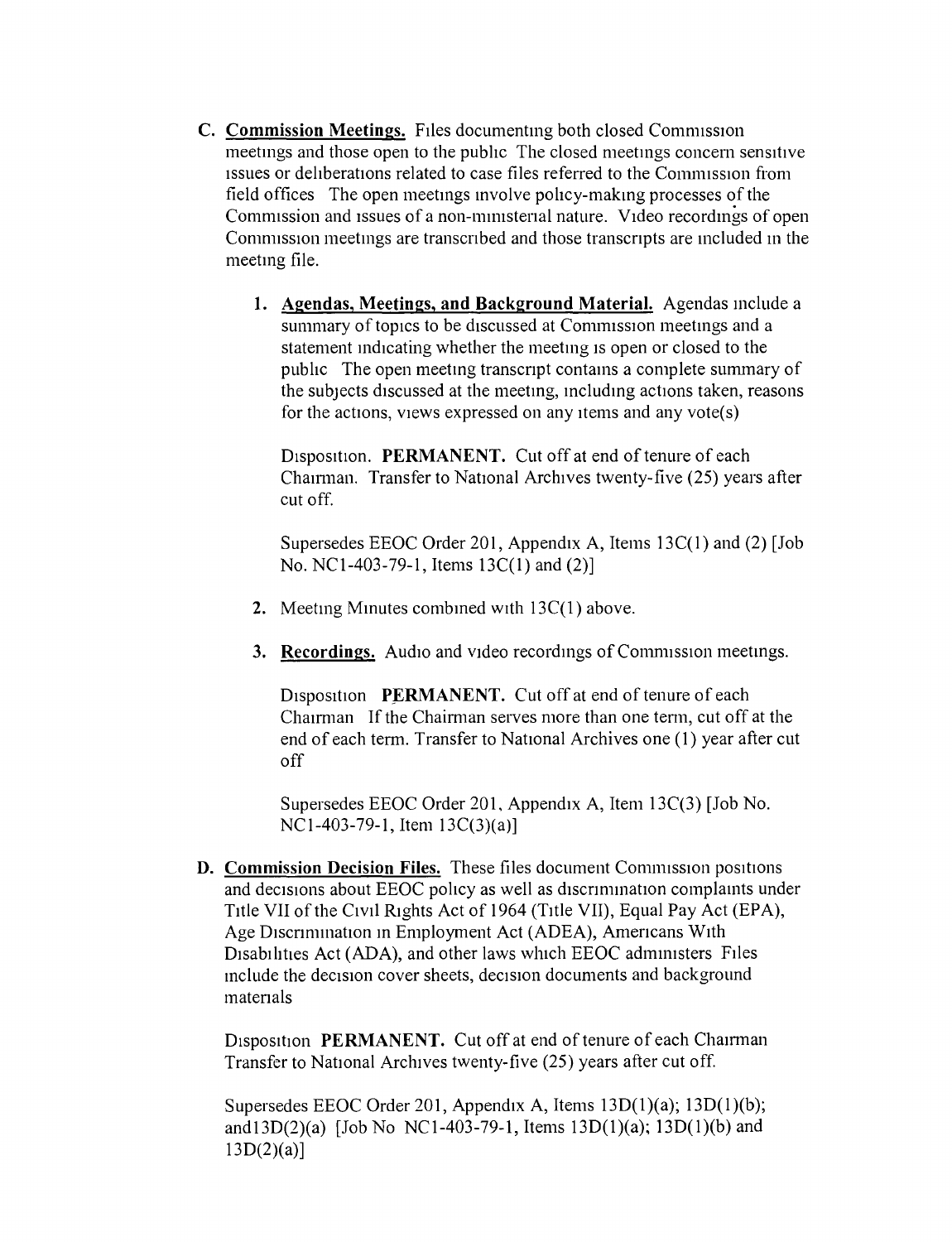# OFFICE OF GENERAL COUNSEL EEOC RCS No.1S

### B. Appellate Services Case Files and Amicus Curiae Briefs

Appellate Services is responsible for conducting all appellate litigation where the Commission is a party, and participates as amicus curiae in both appellate and distnct court cases involvmg unusual Issues or developmg areas of the law. Appellate Services also represents the Commission in the United States Supreme Court through the Solicitor General

The records include appellate case files pertaimng to EEOC's enforcement htigation under TItle VII of the CIvIl RIghts Act of 1964 (TItle VII), Equal Pay Act (EPA), Age Discrimination in Employment Act (ADEA), Americans With Disabilities Act (ADA), and other laws which EEOC administers as well as case files in all appellate litigation in which EEOC is a defendant The case files include motions, briefs, court decisions and other similar legal documents Records also include case files in litigation in which EEOC participated as amicus curiae.

Disposition. **PERMANENT.** Cut off at the end of the fiscal year in which the final court action occurred. Transfer to Federal Records Center (FRC) one (1) year after cut off Transfer to National Archives ten (10) years after cut off in ten (10) year blocks

Supersedes EEOC Order 201, Appendix A, Items ISB(I)(a); ISB(2)(a), *ISB2* (b)(1); ISB(3)(a); *lSB(3)(b)* and *ISB(3)(c)(1)* [Job No. NCI-403-81-3, Items ISB(1)(a); ISB(2)(a); *ISB2* (b)(1), ISB(3)(a), *ISB(3)(b)* and *lSB(3)(c)(1)]*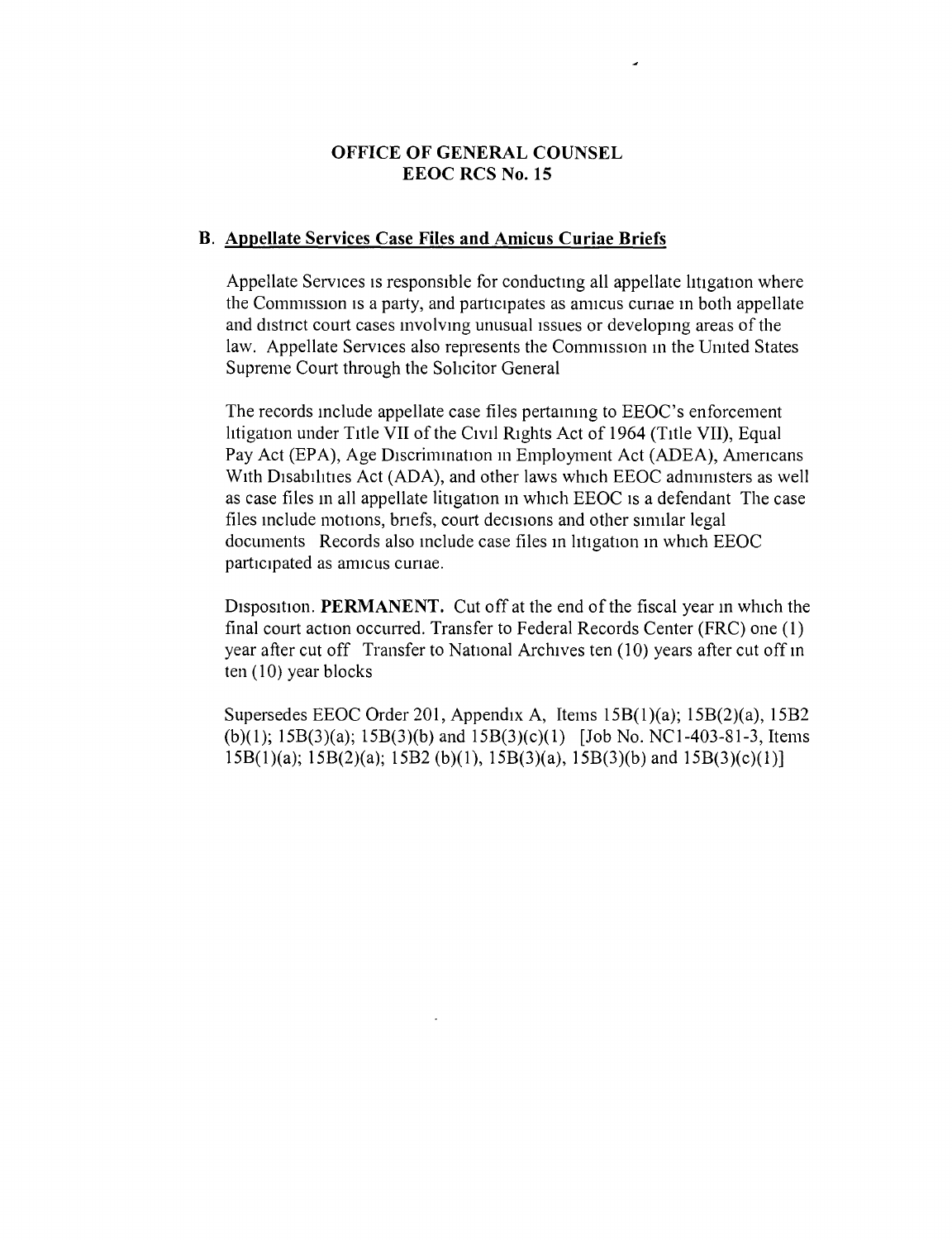# **OFFICE OF FEDERAL OPERATIONS EEOC RCS 16**

### **A. Appeals Records**

Records created m the Office of Federal Operations relatmg to appeal actions taken under Title VII of the Civil Rights Act of 1964, as amended, Section 501 of the Rehabihtation Act, as amended, the Equal Pay Act of 1963, the Age Discrimination in Employment Act of 1967, and Americans with Disabilities Act of 1990 and other laws which EEOC adrmmsters. Records mclude appeals and supportmg/opposition statements from the parties regarding a federal agency's final action on a complamt; appeals of a final decision of an agency, arbitrator, or the Federal Labor Relations Authonty on a gnevance mvolvmg claims of discrimination; petitions for review of decisions issued by the Merit Systems Protection Board involving claims of discrimination; petitions for enforcement of decisions issued under the Commission's appellate jurisdiction; and requests for reconsideration of Commission decisions

## **1. Significant Appeals Case Files**

SIgnificant appeals case files mvolve: (1) appellate decisions which were circulated to the Comities conters and issued under the signature of the Commission's Executive Officer that involve novel issues or issues of first impression, establish legal precedent or new policies and procedures regardmg the laws, regulations and directives apphed by the Commission, or, gam national attention because of Congressional or public mterest or (2) other appellate decisions identified by the DIrector of the Appellate Review Programs and/or Director of the Office of Federal Operations as mvolving significant matters.

Disposition **PERMANENT.** Cut off at the end of the fiscal year in which the final EEOC decision occurs. Transfer to Federal Record Center (FRC) after cut off. Transfer to National Archives ten (10) years after cut off in ten (10) year blocks.

Supersedes EEOC Order 201, Appendix A, Item 16A(1) [Job No NC1- 403-81-2, Item 16A(l)]

#### **2. Routine Appeals Case Files**

Case files that do not meet the "Significant Appeals Case FIles" cntena

Disposition. **TEMPORARY.** Cut off at the end of the fiscal year in which the final EEOC decision occurs. Transfer to Federal Record Center (FRC) after cut off Destroy four years after cut off.

Supersedes EEOC Order 201, Appendix A, Item 16A(2) [Job No. NC1- 403-81-2, Item 16A(2)]